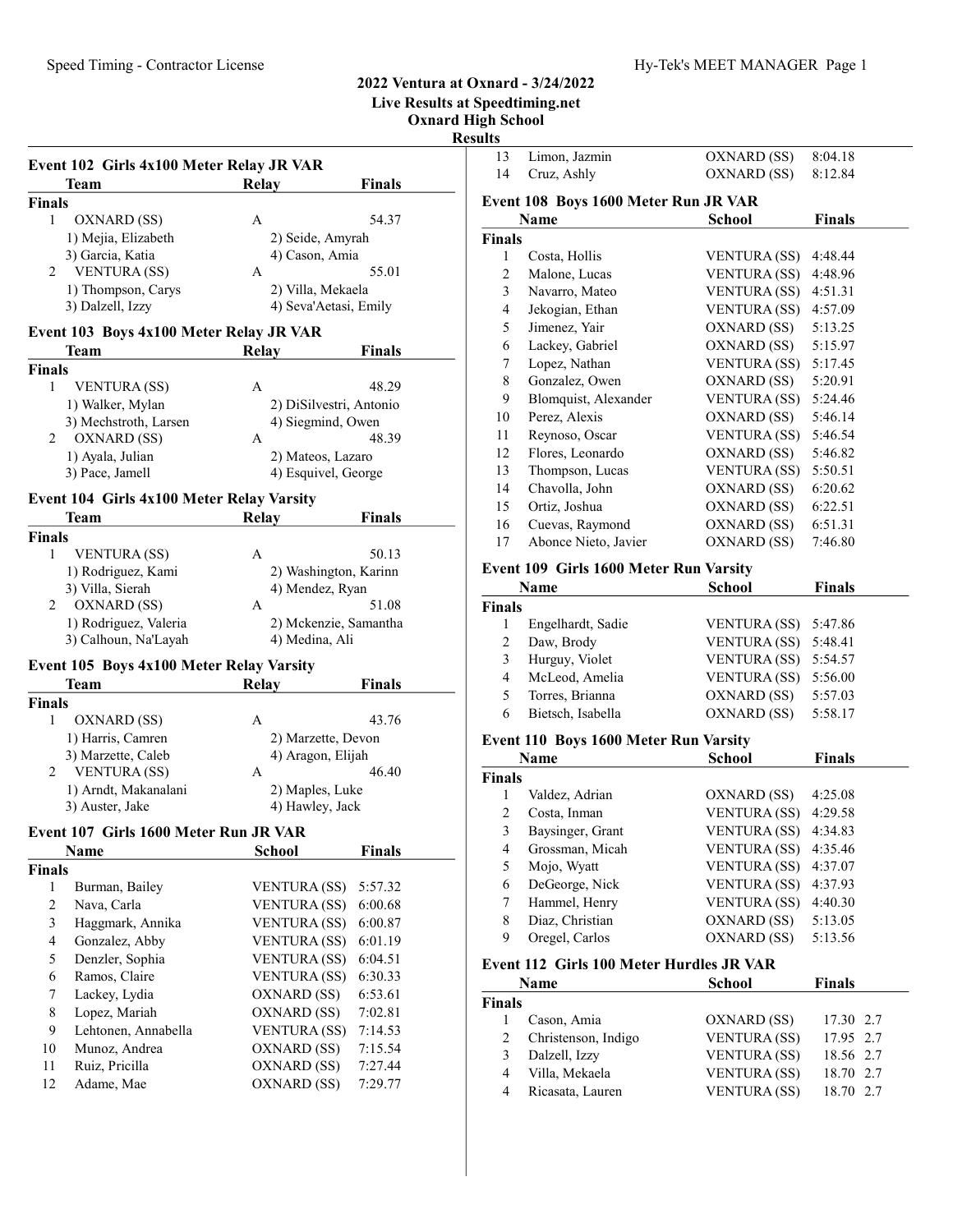## Oxnard High School Finals ... (Event 112 Girls 100 Meter Hurdles JR VAR) Name School Finals 6 19.52 2.7 Mejia, Elizabeth OXNARD (SS) 7 Seva'Aetasi, Emily VENTURA (SS) 20.82 2.7 8 Godoy, Suzy 0XNARD (SS) 23.88 2.7 Event 113 Girls 100 Meter Hurdles Varsity Name School Finals Finals 1 Mckenzie, Samantha OXNARD (SS) 17.33 2.2 2 Davis, Kayla OXNARD (SS) 17.80 2.2 3 18.09 2.2 Jones, Akira OXNARD (SS) 4 Villa, Sierah VENTURA (SS) 19.34 2.2 5 Prehn, Donnea VENTURA (SS) 21.41 2.2 Event 114 Boys 110 Meter Hurdles JR VAR Name School Finals Finals 1 Edmondson, Andrew VENTURA (SS) 18.23 1.3 2 Tinoco, Nicholas OXNARD (SS) 18.38 1.3 3 18.91 1.3 Hargett, Kai VENTURA (SS) 4 Brown, Ty VENTURA (SS) 19.05 1.3 5 Carnaghe, Luke VENTURA (SS) 19.27 1.3 6 Graves, Keegan VENTURA (SS) 19.31 0.6 7 Leighton, Michael VENTURA (SS) 19.80 1.3 8 Alvarez, Jorge VENTURA (SS) 19.87 1.3 9 Goitia, Tonayotl VENTURA (SS) 20.39 0.6 10 Siegmind, Owen VENTURA (SS) 22.25 0.6 11 Ramirez, Angel VENTURA (SS) 22.50 0.6 Event 115 Boys 110 Meter Hurdles Varsity Name School Finals Finals 1 Willard, Azure VENTURA (SS) 16.71 1.7 2 Anderson, Cooper VENTURA (SS) 16.89 1.7 3 Deleon, Oliver VENTURA (SS) 17.57 1.7 4 Fuentes, Joshua OXNARD (SS) 17.96 1.7 5 Giron, Aaron OXNARD (SS) 18.89 1.7 6 Pirtle, Chris OXNARD (SS) 20.36 1.7 Event 117 Girls 400 Meter Dash JR VAR Name School Finals Finals 1 Martin, Analy VENTURA (SS) 68.12 2 Marshall, Jayden VENTURA (SS) 69.12 3 Fuentes, Danielle OXNARD (SS) 70.65 4 Guillen, Mariah OXNARD (SS) 71.04 5 Garcia, Jazmin OXNARD (SS) 73.52 6 Gutierrez, Dana OXNARD (SS) 78.73 7 Oregel, Kimberli OXNARD (SS) 79.02 8 Abonce Nieto, MariaJose OXNARD (SS) 79.18 9 Villalobos-Castillo, Ariana OXNARD (SS) 1:25.11  $\overline{F}$  $\overline{F}$ i

2022 Ventura at Oxnard - 3/24/2022 Live Results at Speedtiming.net

Results

|        | Name               | <b>School</b>       | <b>Finals</b> |
|--------|--------------------|---------------------|---------------|
| Finals |                    |                     |               |
|        | Lawler, Nathan     | <b>VENTURA</b> (SS) | 56.61         |
| 2      | Mechstroth, Larsen | <b>VENTURA</b> (SS) | 57.93         |
| 3      | Hutton, Jonel      | OXNARD (SS)         | 61.18         |
| 4      | Camacho, Nathaniel | OXNARD (SS)         | 62.77         |
|        | Koehn, Dillon      | <b>VENTURA (SS)</b> | 65.16         |

#### Event 119 Girls 400 Meter Dash Varsity

|       | Name                | <b>School</b>       | <b>Finals</b> |  |
|-------|---------------------|---------------------|---------------|--|
| inals |                     |                     |               |  |
|       | Fakrogha, Valentina | <b>VENTURA</b> (SS) | 61.52         |  |
|       | Mobley, Olivia      | <b>VENTURA</b> (SS) | 62.79         |  |
|       | Maquinalez, Ryan    | <b>VENTURA</b> (SS) | 65.68         |  |
|       | Molina, Yesenia     | OXNARD (SS)         | 66.87         |  |
|       | Barrera, Kevelyn    | OXNARD (SS)         | 69.97         |  |

#### Event 120 Boys 400 Meter Dash Varsity

|      | Name                | School              | <b>Finals</b> |  |
|------|---------------------|---------------------|---------------|--|
| nals |                     |                     |               |  |
|      | Monarres, AJ        | <b>VENTURA (SS)</b> | 51.17         |  |
| 2    | Erickson, DJ        | OXNARD (SS)         | 52.69         |  |
| 3    | Wright, Jamin       | OXNARD (SS)         | 54.45         |  |
| 4    | Hawley, Jack        | <b>VENTURA</b> (SS) | 54.97         |  |
| 5    | Auster, Jake        | <b>VENTURA</b> (SS) | 55.29         |  |
| 6    | Bell, Roman         | OXNARD (SS)         | 55.93         |  |
| 7    | Hernandez, Cristian | OXNARD (SS)         | 57.23         |  |
| 8    | Vasquez, Bryan      | OXNARD (SS)         | 58.56         |  |
|      | Fabian, Ryan        | OXNARD (SS)         | DO            |  |
|      |                     |                     |               |  |

#### Event 122 Girls 100 Meter Dash JR VAR

|                | Name                  | School              | <b>Finals</b>   |
|----------------|-----------------------|---------------------|-----------------|
| Finals         |                       |                     |                 |
| 1              | Ibarra, Valeria       | OXNARD (SS)         | 13.71<br>0.7    |
| $\overline{2}$ | Nasarenko, Juliette   | <b>VENTURA (SS)</b> | 14.09<br>$+0.0$ |
| 2              | Seide, Amyrah         | OXNARD (SS)         | 14.09<br>$+0.0$ |
| 4              | Corner, Albany        | OXNARD (SS)         | 14.14<br>$+0.0$ |
| 5              | Thompson, Carys       | <b>VENTURA (SS)</b> | 14.38<br>$+0.0$ |
| 6              | Godoy, Suzy           | OXNARD (SS)         | $14.45 +0.0$    |
| 7              | Ludy, Leia            | VENTURA (SS)        | 14.68 0.7       |
| 8              | Kightlinger, Avery    | <b>VENTURA (SS)</b> | 14.74<br>$+0.0$ |
| 9              | Goodloe, Millani      | OXNARD (SS)         | 14.84<br>$+0.0$ |
| 10             | Randolph, Adela       | OXNARD (SS)         | 14.87<br>$+0.0$ |
| 11             | Montoya, Emma         | OXNARD (SS)         | $+0.0$<br>15.10 |
| 12             | Powers, Parker        | <b>VENTURA (SS)</b> | 15.13<br>$+0.0$ |
| 13             | Villalobos, Ariana    | OXNARD (SS)         | 15.24<br>$+0.0$ |
| 14             | Villavicencio, Alyssa | OXNARD (SS)         | 15.32<br>$+0.0$ |
| 15             | Carnaghe, Lily        | <b>VENTURA (SS)</b> | 15.33<br>$+0.0$ |
| 16             | Martinez, Liliana     | OXNARD (SS)         | 15.36<br>$+0.0$ |
| 17             | Rocha, Elissa         | OXNARD (SS)         | 15.37<br>$+0.0$ |
| 18             | Lopez, Marisol        | <b>VENTURA (SS)</b> | 15.62<br>$+0.0$ |
| 19             | Garcia, Alina         | <b>VENTURA (SS)</b> | $+0.0$<br>15.64 |
| 20             | Stamp, Hanna          | <b>VENTURA (SS)</b> | $15.86 +0.0$    |
|                |                       |                     |                 |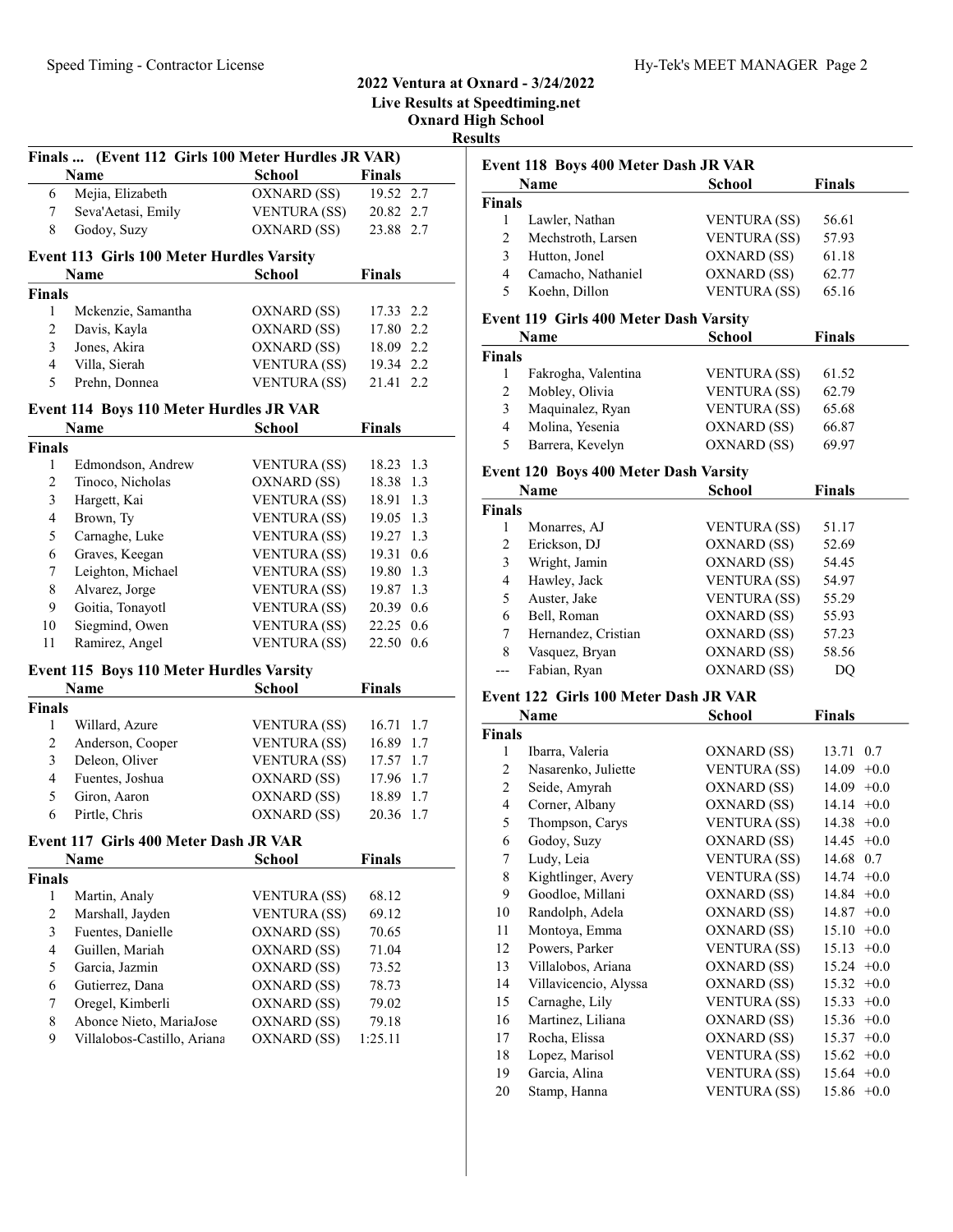Live Results at Speedtiming.net

Oxnard High School

Results

|                | Finals  (Event 122 Girls 100 Meter Dash JR VAR) |                     |                |         |
|----------------|-------------------------------------------------|---------------------|----------------|---------|
|                | <b>Name</b>                                     | <b>School</b>       | <b>Finals</b>  |         |
| 21             | Cross, Chloe                                    | VENTURA (SS)        | $15.89 + 0.0$  |         |
| 22             | Torres, Natalie                                 | OXNARD (SS)         | $16.00 + 0.0$  |         |
| 23             | Martinez, Yocelyn                               | <b>VENTURA (SS)</b> |                |         |
| 24             | Bibian, Vianney                                 |                     | $16.20 +0.0$   |         |
|                |                                                 | OXNARD (SS)         | 16.21          | $+0.0$  |
| 25             | Wanamaker, Jasmine                              | <b>VENTURA (SS)</b> | 16.39 0.7      |         |
| 26             | Browne, Linnea                                  | VENTURA (SS)        | 17.20 0.7      |         |
|                | Event 123 Boys 100 Meter Dash JR VAR            |                     |                |         |
|                | Name                                            | <b>School</b>       | <b>Finals</b>  |         |
| <b>Finals</b>  |                                                 |                     |                |         |
| 1              | Robinson, Liam                                  | <b>VENTURA</b> (SS) | 12.04 2.2      |         |
| $\overline{c}$ | Walker, Mylan                                   | <b>VENTURA (SS)</b> | 12.20 2.2      |         |
| $\mathfrak{Z}$ | Ayala, Julian                                   | OXNARD (SS)         | 12.21          | 2.2     |
| 4              | Tolson, Michael                                 | OXNARD (SS)         | 12.24 2.2      |         |
| 5              | Gomez, Justin                                   | OXNARD (SS)         | 12.38 2.2      |         |
| 6              | Orozco, Bradley                                 | <b>VENTURA (SS)</b> | 12.39 2.2      |         |
| 7              | De Santiago, Esteban                            | <b>VENTURA (SS)</b> | 12.44 1.8      |         |
| 8              | Anter, Nick                                     | <b>VENTURA</b> (SS) | 12.59 2.2      |         |
| 9              | Harrison, Cal                                   | <b>VENTURA (SS)</b> | 12.59 2.1      |         |
| $10\,$         | Lemus, Lorenzo                                  | OXNARD (SS)         | 12.62 1.8      |         |
| 11             | Cook, Mose                                      | <b>VENTURA (SS)</b> | 12.62 1.8      |         |
| 12             | Cazarez, Mateo                                  | OXNARD (SS)         | 12.62 1.8      |         |
| 13             | Mateos, Lazaro                                  | OXNARD (SS)         | 12.73          | 1.8     |
| 14             | Morales, Giovanni                               | VENTURA (SS)        | 12.80 1.8      |         |
| 15             | Hernandez, Logan                                | OXNARD (SS)         | 12.80          | 2.1     |
| 16             | Pinon, Albert                                   | OXNARD (SS)         | 12.80 2.2      |         |
| 17             | DeGuzman, Nathaniel                             | OXNARD (SS)         | 12.85 1.8      |         |
| 18             | Velasco, Diego                                  | OXNARD (SS)         | 12.88          | 2.2     |
| 19             | Estrada, Leonardo                               | OXNARD (SS)         |                | 1.8     |
| 20             | Garcia, Trevor                                  | <b>VENTURA (SS)</b> | 12.95<br>12.98 | 1.8     |
| 21             | Corea, Carlos                                   |                     | 12.98 2.1      |         |
| 22             |                                                 | OXNARD (SS)         | 12.98 2.2      |         |
| 23             | Garcia, Dylan<br>Tolson, Shaun                  | VENTURA (SS)        |                |         |
|                |                                                 | OXNARD (SS)         | 12.99 2.1      |         |
| 24             | Esquivel, George                                | OXNARD (SS)         | 13.03 2.2      |         |
| 25             | Gentry, Jayden                                  | <b>VENTURA (SS)</b> | 13.17 2.1      |         |
| 26             | Farmer, Kaden                                   | <b>VENTURA (SS)</b> | 13.31          | 2.1     |
| 27             | Cafarelli, Dominic                              | <b>VENTURA (SS)</b> | 13.40          | 2.2     |
| 28             | Shakur, Kymani                                  | <b>VENTURA (SS)</b> | 13.44          | 2.2     |
| 29             | Klipp, Devon                                    | <b>VENTURA (SS)</b> | 13.62          | 2.2     |
| 30             | Amaya, Issac                                    | OXNARD (SS)         | 13.69          | 2.1     |
| 31             | Alvarez, Fernando                               | OXNARD (SS)         | 13.80          | 2.2     |
| 32             | Johnson, Jacob                                  | <b>VENTURA (SS)</b> | 13.92          | 3.2     |
| 33             | Tang, Penggao                                   | <b>VENTURA (SS)</b> | 14.01          | 2.2     |
| 34             | Gerardo, Isaac                                  | OXNARD (SS)         | 14.21          | 2.2     |
| 35             | Martinez, Harper                                | <b>VENTURA (SS)</b> | 14.28          | 2.2     |
| 36             | Melendez, Jonathan                              | OXNARD (SS)         | 14.39 2.2      |         |
| 37             | Cendejas, Oscar                                 | OXNARD (SS)         | 14.52 2.2      |         |
| 38             | Gutierrez, Kevin                                | <b>VENTURA (SS)</b> | 14.57          | $2.2\,$ |
| 39             | Henderson, Nico                                 | <b>VENTURA (SS)</b> | 14.58          | $2.2\,$ |
| 40             | Kelly, Riley                                    | <b>VENTURA (SS)</b> | 14.67          | 2.2     |
| 41             | Gonzalez, Orbille                               | OXNARD (SS)         | 14.81          | 2.2     |
| 42             | Alzaher, Roujeh                                 | <b>VENTURA (SS)</b> | 15.08          | 2.2     |
| 43             | Martinez, Alexander                             | OXNARD (SS)         | 15.79          | 2.2     |
|                |                                                 |                     |                |         |

|                | Event 124 Girls 100 Meter Dash Varsity |                     |               |
|----------------|----------------------------------------|---------------------|---------------|
|                | <b>Name</b>                            | <b>School</b>       | <b>Finals</b> |
| <b>Finals</b>  |                                        |                     |               |
| $\mathbf{1}$   | Medina, Ali                            | OXNARD (SS)         | 12.87 2.8     |
| $\overline{c}$ | Mckenzie, Samantha                     | OXNARD (SS)         | 12.93 2.8     |
| 3              | Rodriguez, Kami                        | <b>VENTURA (SS)</b> | 12.94 2.8     |
| $\overline{4}$ | Mendez, Ryan                           | <b>VENTURA (SS)</b> | 13.16 2.8     |
| 5              | Rodriguez, Valeria                     | OXNARD (SS)         | 13.70 2.8     |
| 6              | Gray, Aaliyah                          | OXNARD (SS)         | 13.79 2.8     |
| 7              | Calhoun, Na'Layah                      | OXNARD (SS)         | 13.81 2.8     |
|                | Event 125 Boys 100 Meter Dash Varsity  |                     |               |
|                | <b>Name</b>                            | <b>School</b>       | <b>Finals</b> |
| <b>Finals</b>  |                                        |                     |               |
| 1              | Harris, Camren                         | OXNARD (SS)         | 11.09 2.1     |
| 2              | Marzette, Devon                        | OXNARD (SS)         | 11.24 2.1     |
| 3              | Marzette, Caleb                        | OXNARD (SS)         | 11.35 2.1     |
| $\overline{4}$ | Aragon, Elijah                         | OXNARD (SS)         | 11.42 2.1     |
| 5              | Ramos, Ethan                           | OXNARD (SS)         | 11.68 2.3     |
| 6              | Pirtle, Chris                          | OXNARD (SS)         | 11.69 2.3     |
| 7              | Contreras, Aiden                       | OXNARD (SS)         | 11.76 2.1     |
| 8              | Jeffris, Jacob                         | <b>VENTURA (SS)</b> | 11.77 2.1     |
| 9              | Arndt, Makanalani                      | VENTURA (SS)        | 11.85 2.1     |
| 10             | Maples, Luke                           | <b>VENTURA (SS)</b> | 11.94 2.1     |
| 11             | Velasquez, Dominick                    | OXNARD (SS)         | 12.81 2.3     |
|                | Event 127 Girls 800 Meter Run JR VAR   |                     |               |
|                | <b>Name</b>                            | <b>School</b>       | <b>Finals</b> |
| <b>Finals</b>  |                                        |                     |               |
| 1              | Burman, Bailey                         | <b>VENTURA</b> (SS) | 2:41.94       |
| 2              | Haggmark, Annika                       | <b>VENTURA (SS)</b> | 2:42.33       |
| 3              | Denzler, Sophia                        | <b>VENTURA (SS)</b> | 2:50.89       |
| 4              | Guillen, Mariah                        | OXNARD (SS)         | 2:58.12       |
| 5              | Lubid, Hailey                          | OXNARD (SS)         | 2:58.44       |
| 6              | Lopez, Mariah                          | OXNARD (SS)         | 3:10.92       |
| 7              | Munoz, Andrea                          | OXNARD (SS)         | 3:12.65       |
| 8              | Lackey, Lydia                          | OXNARD (SS)         | 3:12.87       |
| 9              | Lehtonen. Annabella                    | VENTUR A (SS) -     | 3:18.53       |

## 9 Lehtonen, Annabella VENTURA (SS) 3:18.53 10 Nustad-Franzen, Savanna VENTURA (SS) 3:20.66 11 Adame, Mae OXNARD (SS) 3:28.76 12 Limon, Jazmin OXNARD (SS) 3:39.32

## Event 128 Boys 800 Meter Run JR VAR

|        | Name             | School              | <b>Finals</b> |
|--------|------------------|---------------------|---------------|
| Finals |                  |                     |               |
|        | Pacheco, Aiden   | VENTURA (SS)        | 2:09.12       |
| 2      | Anderson, Kaden  | <b>VENTURA (SS)</b> | 2:09.53       |
| 3      | Hottinger, Henry | <b>VENTURA</b> (SS) | 2:15.32       |
| 4      | Navarro, Mateo   | <b>VENTURA (SS)</b> | 2:19.50       |
| 5      | Ortiz, Jorge     | OXNARD (SS)         | 2:19.86       |
| 6      | Lackey, Gabriel  | OXNARD (SS)         | 2:22.70       |
|        | Gonzalez, Owen   | OXNARD (SS)         | 2:24.15       |
| 8      | Jimenez, Yair    | OXNARD (SS)         | 2:28.12       |
| 9      | Martinez, Adam   | OXNARD (SS)         | 2:31.34       |
|        |                  |                     |               |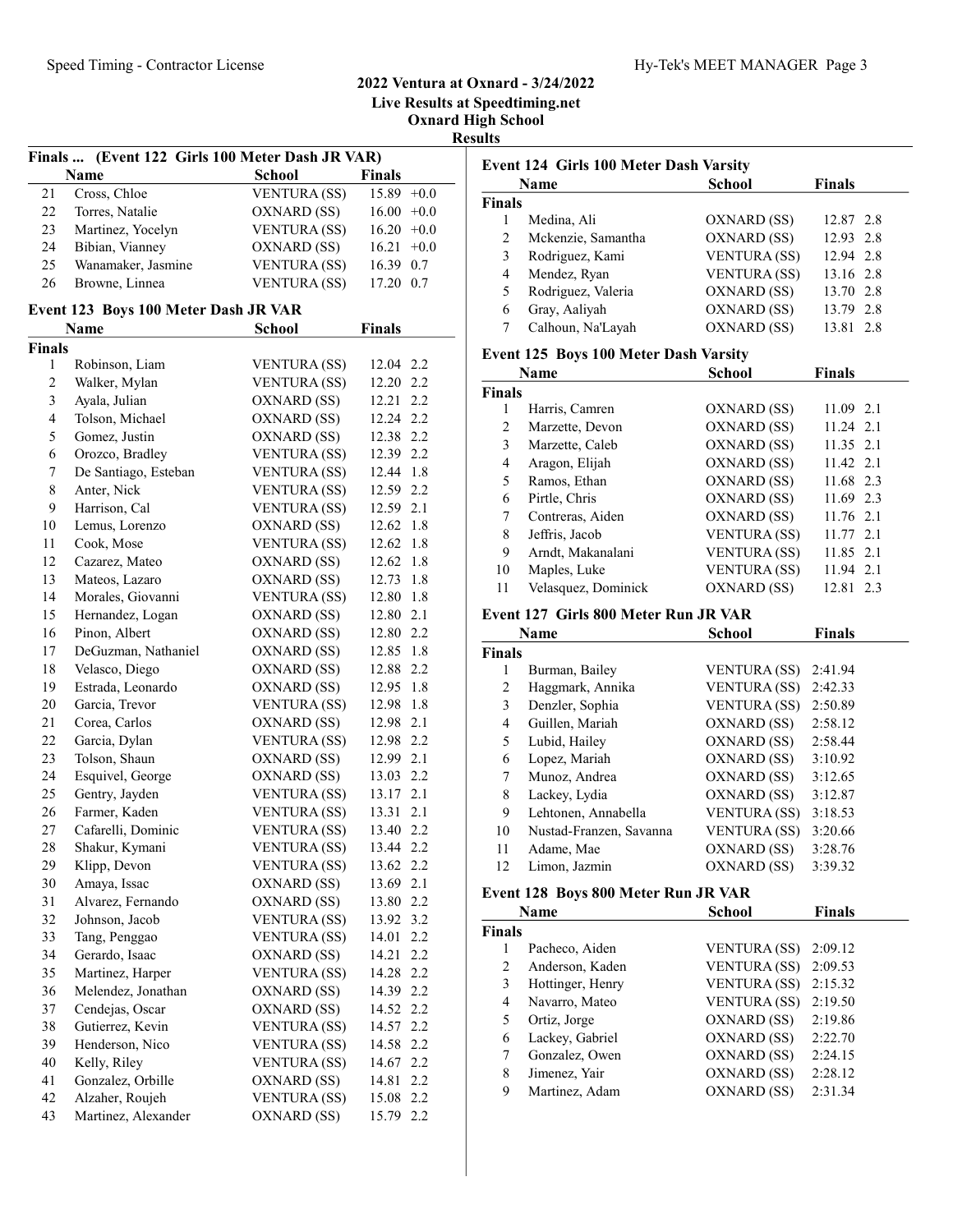Live Results at Speedtiming.net

Oxnard High School

Results

|                         | Finals  (Event 128 Boys 800 Meter Run JR VAR) |                     |               |  |
|-------------------------|-----------------------------------------------|---------------------|---------------|--|
|                         | <b>Name</b>                                   | <b>School</b>       | <b>Finals</b> |  |
| 10                      | Ibarra, Jose                                  | OXNARD (SS)         | 2:38.96       |  |
| 11                      | Thompson, Lucas                               | VENTURA (SS)        | 2:41.11       |  |
| 12                      | Reynoso, Oscar                                | <b>VENTURA (SS)</b> | 2:41.70       |  |
| 13                      | Ibarra, Diego                                 | VENTURA (SS)        | 2:43.17       |  |
| 14                      | Ortiz, Joshua                                 | OXNARD (SS)         | 2:46.04       |  |
| 15                      | Cuevas, Raymond                               | OXNARD (SS)         | 3:07.17       |  |
| 16                      | Abonce Nieto, Javier                          | OXNARD (SS)         | 3:41.63       |  |
|                         | Event 129 Girls 800 Meter Run Varsity         |                     |               |  |
|                         | <b>Name</b>                                   | <b>School</b>       | Finals        |  |
| <b>Finals</b>           |                                               |                     |               |  |
| 1                       | Engelhardt, Sadie                             | VENTURA (SS)        | 2:09.36       |  |
| $\overline{c}$          | Ochoa, Chelsea                                | <b>VENTURA (SS)</b> | 2:28.17       |  |
| 3                       | Hurguy, Violet                                | VENTURA (SS)        | 2:37.23       |  |
| $\overline{4}$          | Viorato, Daniella                             | OXNARD (SS)         | 2:39.79       |  |
| 5                       | Von Gunten, Caroline                          | VENTURA (SS)        | 2:41.33       |  |
| 6                       | Molina, Yesenia                               | OXNARD (SS)         | 2:44.59       |  |
| 7                       | Pimental, Sienna                              | OXNARD (SS)         | 2:49.70       |  |
| 8                       | Barrera, Kevelyn                              | OXNARD (SS)         | 3:02.79       |  |
|                         | Event 130 Boys 800 Meter Run Varsity          |                     |               |  |
|                         | Name                                          | <b>School</b>       | Finals        |  |
| <b>Finals</b>           |                                               |                     |               |  |
| $\mathbf{1}$            | Jekogian, Mason                               | VENTURA (SS)        | 1:56.65       |  |
| 2                       | Fasthorse, Anthony                            | <b>VENTURA (SS)</b> | 1:59.44       |  |
| 3                       | Adams, Sam                                    | OXNARD (SS)         | 2:04.60       |  |
| $\overline{4}$          | Mojo, Wyatt                                   | <b>VENTURA (SS)</b> | 2:07.91       |  |
| 5                       | Erickson, DJ                                  | OXNARD (SS)         | 2:08.05       |  |
| 6                       | Manriquez, Eric                               | OXNARD (SS)         | 2:08.48       |  |
| 7                       | Hernandez, Cristian                           | OXNARD (SS)         | 2:11.76       |  |
| 8                       | Wright, Jamin                                 | OXNARD (SS)         | 2:15.76       |  |
| 9                       | Diazconti, Andrew                             | OXNARD (SS)         | 2:20.49       |  |
| 10                      | Vasquez, Bryan                                | OXNARD (SS)         | 2:20.62       |  |
|                         | Event 132 Girls 300 Meter Hurdles JR VAR      |                     |               |  |
|                         | <b>Name</b>                                   | School              | <b>Finals</b> |  |
| <b>Finals</b>           |                                               |                     |               |  |
| 1                       | Dalzell, Izzy                                 | VENTURA (SS)        | 52.81         |  |
| $\overline{\mathbf{c}}$ | Mejia, Elizabeth                              | OXNARD (SS)         | 54.98         |  |
| 3                       | Ludy, Leia                                    | <b>VENTURA (SS)</b> | 56.80         |  |
| $\overline{4}$          | Christenson, Indigo                           | <b>VENTURA (SS)</b> | 60.04         |  |
| 5                       | Godoy, Suzy                                   | OXNARD (SS)         | 60.80         |  |
| 6                       | Sanchez, Monserrat                            | OXNARD (SS)         | 61.91         |  |
| ---                     | Seva'Aetasi, Emily                            | <b>VENTURA (SS)</b> | DO            |  |
|                         | Event 133 Girls 300 Meter Hurdles Varsity     |                     |               |  |
|                         | Name                                          | <b>School</b>       | <b>Finals</b> |  |
| <b>Finals</b>           |                                               |                     |               |  |
| 1                       | Jones, Akira                                  | OXNARD (SS)         | 52.18         |  |
| 2                       | Gallagher, Ciara                              | OXNARD (SS)         | 56.27         |  |
| 3                       | Villa, Sierah                                 | <b>VENTURA (SS)</b> | 59.78         |  |
|                         |                                               |                     |               |  |

|               | Name                                     | School              | <b>Finals</b> |
|---------------|------------------------------------------|---------------------|---------------|
| <b>Finals</b> |                                          |                     |               |
| 1             | Mechstroth, Larsen                       | <b>VENTURA</b> (SS) | 47.31         |
| 2             | Brown, Ty                                | <b>VENTURA</b> (SS) | 47.42         |
| 3             | Carnaghe, Luke                           | <b>VENTURA (SS)</b> | 48.36         |
| 4             | Graves, Keegan                           | <b>VENTURA</b> (SS) | 48.41         |
| 5             | Goitia, Tonayotl                         | <b>VENTURA</b> (SS) | 48.65         |
| 6             | Tinoco, Nicholas                         | OXNARD (SS)         | 49.15         |
| 7             | Edmondson, Andrew                        | <b>VENTURA (SS)</b> | 49.52         |
| 8             | Leighton, Michael                        | <b>VENTURA (SS)</b> | 50.35         |
| 9             | Alvarez, Jorge                           | <b>VENTURA</b> (SS) | 51.72         |
| 10            | Hargett, Kai                             | <b>VENTURA (SS)</b> | 51.88         |
| 11            | Siegmind, Owen                           | <b>VENTURA (SS)</b> | 52.94         |
| 12            | Pinon, Albert                            | OXNARD (SS)         | 53.91         |
| 13            | Ramirez, Angel                           | <b>VENTURA (SS)</b> | 54.64         |
|               | Event 135 Boys 300 Meter Hurdles Varsity |                     |               |
|               |                                          |                     |               |

|                               | Name             | <b>School</b>       | <b>Finals</b> |  |
|-------------------------------|------------------|---------------------|---------------|--|
| <b>Finals</b>                 |                  |                     |               |  |
|                               | Willard, Azure   | <b>VENTURA</b> (SS) | 43.62         |  |
| $\mathfrak{D}_{\mathfrak{p}}$ | Fuentes, Joshua  | OXNARD (SS)         | 43.64         |  |
| 3                             | Anderson, Cooper | <b>VENTURA</b> (SS) | 43.67         |  |
| 4                             | Giron, Aaron     | OXNARD (SS)         | 45.05         |  |
| 5                             | Deleon, Oliver   | <b>VENTURA</b> (SS) | 45.36         |  |
| 6                             | Oregel, Carlos   | OXNARD (SS)         | 47.25         |  |

#### Event 137 Girls 200 Meter Dash JR VAR

|                | Name                | School              | <b>Finals</b> |
|----------------|---------------------|---------------------|---------------|
| <b>Finals</b>  |                     |                     |               |
| 1              | Seide, Amyrah       | OXNARD (SS)         | 29.70 1.3     |
| 2              | Corner, Albany      | OXNARD (SS)         | 30.11<br>1.3  |
| $\mathfrak{Z}$ | Marshall, Jayden    | <b>VENTURA (SS)</b> | 30.38 1.3     |
| 4              | Randolph, Adela     | OXNARD (SS)         | 30.68 1.3     |
| 5              | Martin, Analy       | <b>VENTURA (SS)</b> | 30.99 1.3     |
| 6              | Nasarenko, Juliette | <b>VENTURA (SS)</b> | 31.10 1.3     |
| 7              | Garcia, Jazmin      | OXNARD (SS)         | 31.34 2.0     |
| 8              | Montoya, Emma       | OXNARD (SS)         | 31.36 2.0     |
| 9              | Powers, Parker      | <b>VENTURA (SS)</b> | 31.70 2.0     |
| 10             | Goodloe, Millani    | OXNARD (SS)         | 31.90 2.0     |
| 11             | Ostic, Keegan       | <b>VENTURA (SS)</b> | 32.11 2.1     |
| 12             | Mendoza, Isabella   | OXNARD (SS)         | 32.41<br>2.0  |
| 13             | Garcia, Alina       | <b>VENTURA (SS)</b> | 32.43 2.0     |
| 14             | Rocha, Elissa       | OXNARD (SS)         | 32.92 2.1     |
| 15             | Lopez, Marisol      | <b>VENTURA (SS)</b> | 33.13 1.9     |
| 16             | Martinez, Yocelyn   | <b>VENTURA (SS)</b> | 33.67 2.1     |
| 17             | Cross, Chloe        | <b>VENTURA</b> (SS) | 34.35 2.0     |
| 18             | Martinez, Liliana   | OXNARD (SS)         | 34.45 2.1     |
| 19             | Wanamaker, Jasmine  | <b>VENTURA (SS)</b> | 34.77 2.1     |
| 20             | Torres, Natalie     | OXNARD (SS)         | 34.78 2.1     |
| 21             | Bibian, Vianney     | OXNARD (SS)         | 35.94 2.1     |
| 22             | Browne, Linnea      | <b>VENTURA (SS)</b> | 36.39 2.1     |
| 23             | Macias, Salma       | OXNARD (SS)         | 36.73<br>1.9  |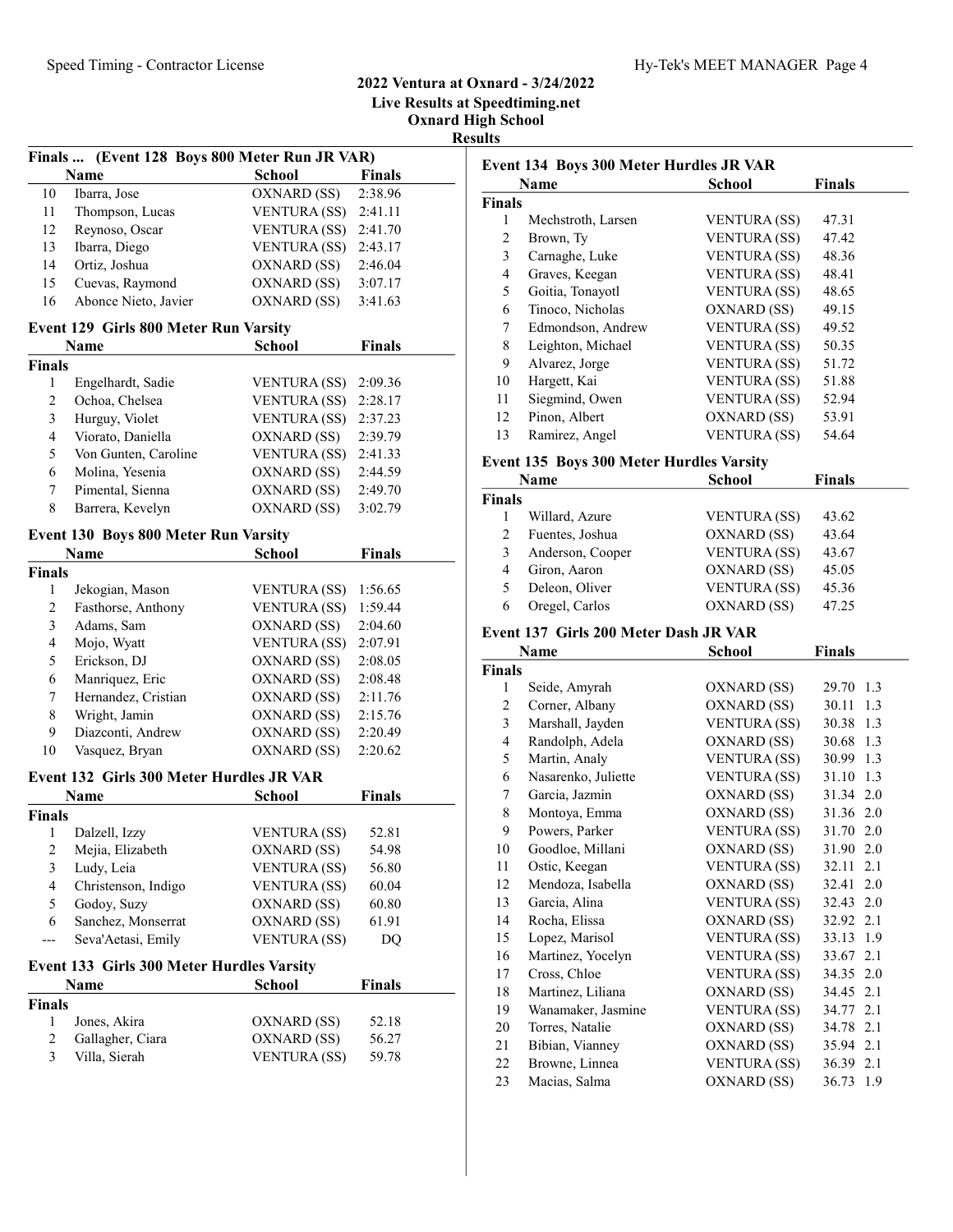#### 2022 Ventura at Oxnard - 3/24/2022 Live Results at Speedtiming.net

Oxnard High School

Results

| Event 138 Boys 200 Meter Dash JR VAR |                      |                     |                |
|--------------------------------------|----------------------|---------------------|----------------|
|                                      | Name                 | <b>School</b>       | <b>Finals</b>  |
| Finals                               |                      |                     |                |
| 1                                    | Tolson, Michael      | OXNARD (SS)         | 24.97 2.0      |
| $\sqrt{2}$                           | Gomez, Justin        | OXNARD (SS)         | 25.20 2.0      |
| $\mathfrak{Z}$                       | Lawler, Nathan       | <b>VENTURA (SS)</b> | 25.25 2.0      |
| $\overline{\mathbf{4}}$              | Ayala, Julian        | OXNARD (SS)         | 25.38 2.0      |
| 5                                    | Latourette, Jackson  | <b>VENTURA (SS)</b> | 2.0<br>25.67   |
| 6                                    | Walker, Mylan        | VENTURA (SS)        | 25.74 2.0      |
| $\tau$                               | Harrison, Cal        | <b>VENTURA (SS)</b> | 25.88 2.0      |
| $\,$ $\,$                            | Cazarez, Mateo       | OXNARD (SS)         | 25.92 1.9      |
| 9                                    | Esquivel, George     | OXNARD (SS)         | 26.04 1.9      |
| 10                                   | Mateos, Lazaro       | OXNARD (SS)         | 26.08 2.0      |
| 11                                   | Velasco, Diego       | OXNARD (SS)         | 26.22 2.0      |
| 12                                   | Morales, Giovanni    | <b>VENTURA (SS)</b> | 26.23 1.9      |
| 13                                   | Tolson, Shaun        | OXNARD (SS)         | 26.24 2.0      |
| 14                                   | Garcia, Dylan        | <b>VENTURA (SS)</b> | 26.37 2.0      |
| 15                                   | Hernandez, Logan     | OXNARD (SS)         | 26.39 2.0      |
| 16                                   | Rose, Jack           | <b>VENTURA (SS)</b> | 26.42 1.9      |
| 17                                   | Lemus, Lorenzo       | OXNARD (SS)         | 26.44 2.0      |
| 18                                   | Estrada, Leonardo    | OXNARD (SS)         | 26.56 1.9      |
| 19                                   | Garcia, Trevor       | <b>VENTURA (SS)</b> | 26.60 1.9      |
| 20                                   | Hutton, Jonel        | OXNARD (SS)         | 26.71 1.9      |
| 21                                   | Hood, Hayeden        | <b>VENTURA (SS)</b> | 26.87 2.0      |
| 22                                   | Valenzuela, Travis   | VENTURA (SS)        | 27.00 2.0      |
| 23                                   | De Santiago, Esteban | VENTURA (SS)        | 27.11 1.9      |
| 24                                   | Corea, Carlos        | OXNARD (SS)         | 27.16 2.0      |
| 25                                   | Cafarelli, Dominic   | <b>VENTURA (SS)</b> | 2.0<br>27.17   |
| 26                                   | Camacho, Nathaniel   | OXNARD (SS)         | 27.23<br>2.0   |
| 27                                   | DeGuzman, Nathaniel  | OXNARD (SS)         | 27.24 2.0      |
| 28                                   | Gentry, Jayden       | VENTURA (SS)        | 27.28 2.0      |
| 29                                   | Farmer, Kaden        | <b>VENTURA (SS)</b> | 27.85 2.0      |
| 30                                   | Shakur, Kymani       | <b>VENTURA (SS)</b> | 27.99 2.0      |
| 31                                   | Klipp, Devon         | <b>VENTURA (SS)</b> | 28.06 2.0      |
| 32                                   | Rinehart, Travis     | <b>VENTURA (SS)</b> | 28.97 2.0      |
| 33                                   | Amaya, Issac         | OXNARD (SS)         | 28.98 2.0      |
| 34                                   | Koehn, Dillon        | <b>VENTURA (SS)</b> | 29.01<br>2.0   |
| 34                                   | Mora, George         | OXNARD (SS)         | 2.0<br>29.01   |
| 36                                   | Johnson, Jacob       | <b>VENTURA (SS)</b> | 29.07 2.0      |
| 37                                   | Martinez, Harper     | <b>VENTURA (SS)</b> | 29.68<br>2.0   |
| 38                                   | Gerardo, Isaac       | OXNARD (SS)         | 29.88<br>2.0   |
| 39                                   | Gutierrez, Kevin     | <b>VENTURA (SS)</b> | 30.04<br>2.0   |
| 40                                   | Alvarez, Fernando    | OXNARD (SS)         | 30.16<br>2.0   |
| 41                                   | Melendez, Jonathan   | OXNARD (SS)         | 30.28<br>2.0   |
| 42                                   | Gonzalez, Orbille    | OXNARD (SS)         | $2.0$<br>30.38 |
| 43                                   | Henderson, Nico      | VENTURA (SS)        | 30.81<br>2.0   |
| 44                                   | Alzaher, Roujeh      | <b>VENTURA (SS)</b> | 2.0<br>33.00   |
| 45                                   | Martinez, Alexander  | OXNARD (SS)         | 33.44<br>2.0   |

# Event 139 Girls 200 Meter Dash Varsity

|               | <b>Name</b>  | School              | <b>Finals</b> |
|---------------|--------------|---------------------|---------------|
| <b>Finals</b> |              |                     |               |
|               | Mendez, Ryan | <b>VENTURA</b> (SS) | 26.67 1.5     |
|               | Medina, Ali  | OXNARD (SS)         | 26.72 1.5     |

| 3 Rodriguez, Kami    | <b>VENTURA</b> (SS) | 26.82 1.5 |
|----------------------|---------------------|-----------|
| 4 Rodriguez, Valeria | OXNARD (SS)         | 28.20 1.5 |
| 5 Ramos, Isabella    | <b>VENTURA</b> (SS) | 28.36 1.5 |
| 6 Maquinalez, Ryan   | <b>VENTURA</b> (SS) | 29.01 1.5 |
| 7 Fancher, Molly     | <b>VENTURA (SS)</b> | 29.60 1.5 |
|                      |                     |           |

#### Event 140 Boys 200 Meter Dash Varsity

|               | Name                | School              | <b>Finals</b> |
|---------------|---------------------|---------------------|---------------|
| <b>Finals</b> |                     |                     |               |
|               | Monarres, AJ        | VENTURA (SS)        | 22.28 1.6     |
| 2             | Harris, Camren      | OXNARD (SS)         | 22.67 1.6     |
| 3             | Marzette, Caleb     | OXNARD (SS)         | 23.05 1.6     |
| 4             | Marzette, Devon     | OXNARD (SS)         | 23.84 1.6     |
| 5             | Ramos, Ethan        | OXNARD (SS)         | 24.12 1.6     |
| 6             | Contreras, Aiden    | OXNARD (SS)         | 24.20 1.6     |
| 7             | Maples, Luke        | <b>VENTURA (SS)</b> | 24.25 1.6     |
| 8             | Auster, Jake        | <b>VENTURA</b> (SS) | 24.48 1.8     |
| 9             | Hawley, Jack        | <b>VENTURA</b> (SS) | 24.73 1.8     |
| 10            | Pena, Joseph        | <b>VENTURA</b> (SS) | 24.79 1.8     |
| 11            | Velasquez, Dominick | OXNARD (SS)         | 25.95 1.8     |

# Event 142 Girls 3200 Meter Run JR VAR

| <b>Name</b>   |                  | School                       | <b>Finals</b> |
|---------------|------------------|------------------------------|---------------|
| <b>Finals</b> |                  |                              |               |
|               | Gonzalez, Abby   | <b>VENTURA (SS) 12:54.73</b> |               |
| $2^{\circ}$   | Voshell, Emerson | OXNARD (SS) 14:15.13         |               |
| 3             | Ponce, Karina    | OXNARD (SS) 14:58.14         |               |

#### Event 143 Boys 3200 Meter Run JR VAR

|        | Name            | <b>School</b>                | <b>Finals</b> |
|--------|-----------------|------------------------------|---------------|
| Finals |                 |                              |               |
|        | Jekogian, Ethan | <b>VENTURA (SS) 10:54.70</b> |               |
|        | Quezada, Diego  | OXNARD (SS) 11:14.18         |               |
|        | Lopez, Nathan   | <b>VENTURA (SS) 11:16.68</b> |               |
| 4      | Pandey, Prakash | OXNARD (SS) 12:12.62         |               |
|        | Pachon, Julian  | OXNARD (SS) 12:35.28         |               |
|        |                 |                              |               |

#### Event 144 Girls 3200 Meter Run Varsity

|               | Name                 | <b>School</b>                | <b>Finals</b> |
|---------------|----------------------|------------------------------|---------------|
| <b>Finals</b> |                      |                              |               |
|               | Engelhardt, Sadie    | <b>VENTURA (SS) 11:01.11</b> |               |
| 2             | Locher, Rebecca      | <b>VENTURA (SS) 11:53.23</b> |               |
| 3             | Wilson, Maleah       | OXNARD (SS) 12:01.34         |               |
| 4             | Daw, Brody           | <b>VENTURA (SS) 12:20.97</b> |               |
| 5             | Torres, Brianna      | OXNARD (SS) 12:41.25         |               |
| 6             | McLeod, Amelia       | <b>VENTURA (SS) 12:53.54</b> |               |
|               | Von Gunten, Caroline | <b>VENTURA (SS) 12:54.04</b> |               |
|               | $\cdots$             |                              |               |

#### Event 145 Boys 3200 Meter Run Varsity Name School Finals  $\overline{\mathbf{F}}$

| `inals |                    |                              |
|--------|--------------------|------------------------------|
|        | Fasthorse, Anthony | <b>VENTURA (SS) 10:20.78</b> |
|        | Jekogian, Mason    | <b>VENTURA (SS) 10:20.81</b> |
|        | Costa, Inman       | <b>VENTURA (SS) 10:20.85</b> |
| 4      | Grossman, Micah    | <b>VENTURA (SS) 10:29.68</b> |
| 5      | Valdez, Adrian     | OXNARD (SS) 10:35.17         |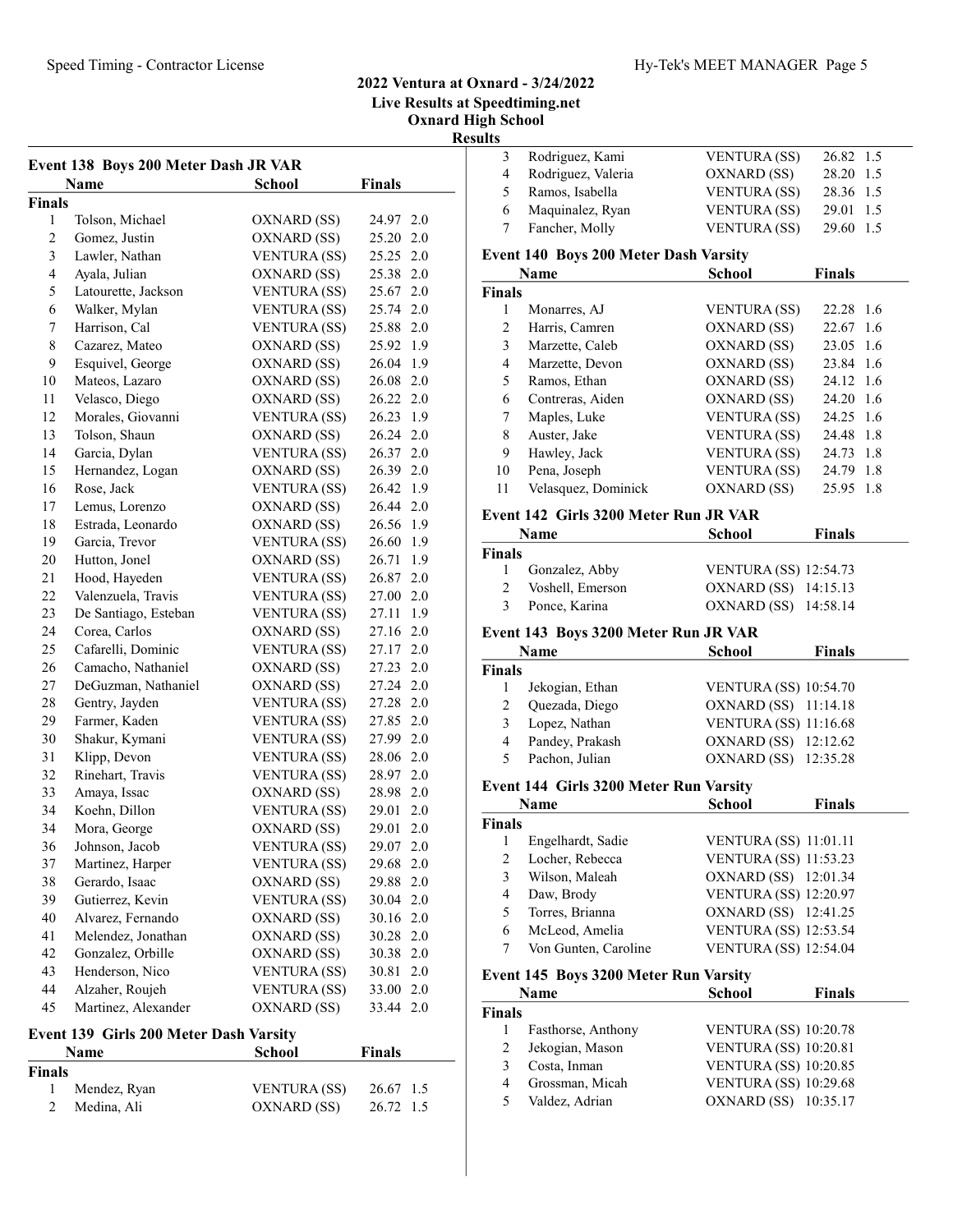Live Results at Speedtiming.net Oxnard High School Results

Finals ... (Event 145 Boys 3200 Meter Run Varsity) Name School Finals 6 Gomez, Alexzander OXNARD (SS) 10:55.88 Event 147 Girls 4x400 Meter Relay JR VAR Team Relay Finals Finals 1 VENTURA (SS) A 4:41.79 1) Seva'Aetasi, Emily 2) Nustad-Franzen, Savanna<br>3) Haggmark, Annika 4) Marshall, Jayden 3) Haggmark, Annika 4) Marshall, Jayden<br>OXNARD (SS) A 4:43.19 2 OXNARD (SS) A 1) Fuentes, Danielle 2) Garcia, Jazmin 3) Guillen, Mariah 4) Lubid, Hailey

#### Event 148 Boys 4x400 Meter Relay JR VAR

Team Relay Finals

| Finals                   |                |                     |
|--------------------------|----------------|---------------------|
| <b>VENTURA</b> (SS)<br>1 | В              | 3:50.05             |
| 1) Goitia, Tonayotl      |                | 2) Garcia, Trevor   |
| 3) Anderson, Kaden       |                | 4) Harrison, Cal    |
| VENTURA (SS)<br>2        | C              | 3:52.22             |
| 1) Valenzuela, Travis    |                | 2) Pacheco, Aiden   |
| 3) Latourette, Jackson   |                | 4) Hottinger, Henry |
| VENTURA (SS)<br>3        | A              | 3:52.99             |
| 1) Mechstroth, Larsen    |                | 2) Graves, Keegan   |
| 3) Lawler, Nathan        | 4) Anter, Nick |                     |
| OXNARD (SS)<br>4         | в              | 4:09.78             |

## Event 149 Girls 4x400 Meter Relay Varsity

| Team                 | Relay | Finals                |
|----------------------|-------|-----------------------|
| <b>Finals</b>        |       |                       |
| <b>VENTURA</b> (SS)  | A     | 4:11.86               |
| 1) Engelhardt, Sadie |       | 2) Ochoa, Chelsea     |
| 3) Mobley, Olivia    |       | 4) Maquinalez, Ryan   |
| OXNARD (SS)          | A     | 4:38.76               |
| 1) Molina, Yesenia   |       | 2) Viorato, Daniella  |
| 3) Medina, Ali       |       | 4) Rodriguez, Valeria |

#### Event 150 Boys 4x400 Meter Relay Varsity

| <b>Team</b>              | Relav             | <b>Finals</b>     |
|--------------------------|-------------------|-------------------|
| Finals                   |                   |                   |
| <b>VENTURA</b> (SS)<br>1 | A                 | 3:36.50           |
| 1) Willard, Azure        | 2) Monarres, AJ   |                   |
| 3) Jekogian, Mason       | 4) Jeffris, Jacob |                   |
| OXNARD (SS)<br>2         | В                 | 3:43.84           |
| 1) Vasquez, Bryan        |                   | 2) Valdez, Adrian |
| 3) Manriquez, Eric       | 4) Adams, Sam     |                   |
| <b>VENTURA</b> (SS)<br>3 | В                 | 3:46.75           |
| 1) Deleon, Oliver        | 2) Fancher, Finn  |                   |
| 3) Anderson, Cooper      | 4) Becker, Miles  |                   |

#### Event 202 Girls Long Jump JR VAR

|               | <b>Name</b>      | School                           | <b>Finals</b> |  |
|---------------|------------------|----------------------------------|---------------|--|
| <b>Finals</b> |                  |                                  |               |  |
| 1             | Thompson, Carys  | <b>VENTURA (SS) 13-10.00 NWI</b> |               |  |
|               | 2 Corner, Albany | OXNARD (SS) 13-06.00 NWI         |               |  |

| 3  | Ostic, Keegan         | VENTURA (SS) 13-05.00 NWI        |  |
|----|-----------------------|----------------------------------|--|
| 4  | Powers, Parker        | <b>VENTURA (SS) 12-10.50 NWI</b> |  |
| 5  | Marshall, Jayden      | <b>VENTURA (SS) 12-08.00 NWI</b> |  |
| 6  | Carnaghe, Lily        | VENTURA (SS) 12-06.00 NWI        |  |
| 6  | Ludy, Leia            | <b>VENTURA (SS) 12-06.00 NWI</b> |  |
| 8  | Garcia, Katia         | OXNARD (SS) 12-01.00 NWI         |  |
| 8  | Stamp, Hanna          | VENTURA (SS) 12-01.00 NWI        |  |
| 10 | Martinez, Yocelyn     | VENTURA (SS) 11-08.00 NWI        |  |
| 11 | Villavicencio, Alyssa | OXNARD (SS) 11-06.00 NWI         |  |
| 12 | Garcia, Alina         | VENTURA (SS) 11-05.00 NWI        |  |
| 13 | Wanamaker, Jasmine    | VENTURA (SS) 11-04.50 NWI        |  |
| 14 | Macias, Salma         | OXNARD (SS) 11-03.00 NWI         |  |
| 15 | Montoya, Emma         | OXNARD (SS) 11-00.50 NWI         |  |
| 16 | Browne, Linnea        | <b>VENTURA (SS) 10-09.00 NWI</b> |  |

#### Event 203 Boys Long Jump JR VAR

|               | Name                 | School                       | <b>Finals</b> |            |
|---------------|----------------------|------------------------------|---------------|------------|
| <b>Finals</b> |                      |                              |               |            |
| 1             | DiSilvestri, Antonio | <b>VENTURA (SS) 17-07.00</b> |               | <b>NWI</b> |
| 2             | Walker, Mylan        | <b>VENTURA (SS) 17-03.25</b> |               | NWI        |
| 3             | Gentry, Jayden       | <b>VENTURA (SS) 16-10.00</b> |               | NWI        |
| 4             | Anter, Nick          | <b>VENTURA (SS) 16-07.00</b> |               | <b>NWI</b> |
| 5             | Garcia, Trevor       | <b>VENTURA (SS) 16-03.00</b> |               | <b>NWI</b> |
| 6             | Latourette, Jackson  | <b>VENTURA (SS) 16-02.00</b> |               | NWI        |
| 7             | Harrison, Cal        | <b>VENTURA (SS) 15-11.50</b> |               | NWI        |
| 8             | Orozco, Bradley      | <b>VENTURA (SS) 15-08.25</b> |               | NWI        |
| 9             | Cook, Mose           | <b>VENTURA (SS) 15-08.00</b> |               | NWI        |
| 10            | Hood, Hayeden        | <b>VENTURA (SS) 15-05.00</b> |               | NWI        |
| 11            | Garcia, Dylan        | <b>VENTURA (SS) 14-09.00</b> |               | <b>NWI</b> |
| 12            | Brown, Ty            | <b>VENTURA (SS) 14-05.50</b> |               | <b>NWI</b> |
| 13            | Cafarelli, Dominic   | <b>VENTURA (SS) 14-04.50</b> |               | NWI        |
| 14            | Morales, Giovanni    | <b>VENTURA (SS) 14-04.00</b> |               | NWI        |
| 15            | Farmer, Kaden        | <b>VENTURA (SS) 14-03.50</b> |               | <b>NWI</b> |
| 16            | Martinez, Harper     | <b>VENTURA (SS) 13-11.50</b> |               | <b>NWI</b> |
| 17            | Valenzuela, Travis   | <b>VENTURA (SS) 13-11.00</b> |               | <b>NWI</b> |
| 17            | Ramirez, Angel       | <b>VENTURA (SS) 13-11.00</b> |               | NWI        |
| 19            | Rinehart, Travis     | <b>VENTURA (SS) 13-09.50</b> |               | <b>NWI</b> |
| 20            | Pinon, Albert        | OXNARD (SS) 13-04.00         |               | NWI        |
| 21            | Henderson, Nico      | <b>VENTURA (SS) 13-02.00</b> |               | NWI        |
| 22            | De Santiago, Esteban | <b>VENTURA (SS) 12-09.50</b> |               | <b>NWI</b> |
| 23            | Mateos, Lazaro       | OXNARD (SS) 12-05.50         |               | NWI        |
| 24            | Leighton, Michael    | <b>VENTURA (SS) 12-05.00</b> |               | <b>NWI</b> |
| 25            | Tang, Penggao        | <b>VENTURA (SS) 12-04.75</b> |               | NWI        |
| 26            | Gerardo, Isaac       | OXNARD (SS) 11-11.00         |               | NWI        |
| 27            | Kelly, Riley         | <b>VENTURA (SS) 11-08.00</b> |               | NWI        |

#### Event 204 Girls Long Jump Varsity

|               | <b>Name</b>            | <b>School</b>                    | <b>Finals</b> |  |
|---------------|------------------------|----------------------------------|---------------|--|
| <b>Finals</b> |                        |                                  |               |  |
|               | Di Silvestri, Isabella | <b>VENTURA (SS) 15-01.00 NWI</b> |               |  |
| 2             | Gray, Aaliyah          | OXNARD (SS) 14-11.50 NWI         |               |  |
| 3             | Gallagher, Ciara       | OXNARD (SS) 14-10.00 NWI         |               |  |
| 4             | Morton, Malana         | VENTURA (SS) 14-08.00 NWI        |               |  |
| 5             | Calhoun, Na'Layah      | OXNARD (SS) 14-05.25 NWI         |               |  |
| 6             | Hunt, Tatyana          | OXNARD (SS) 14-03.50 NWI         |               |  |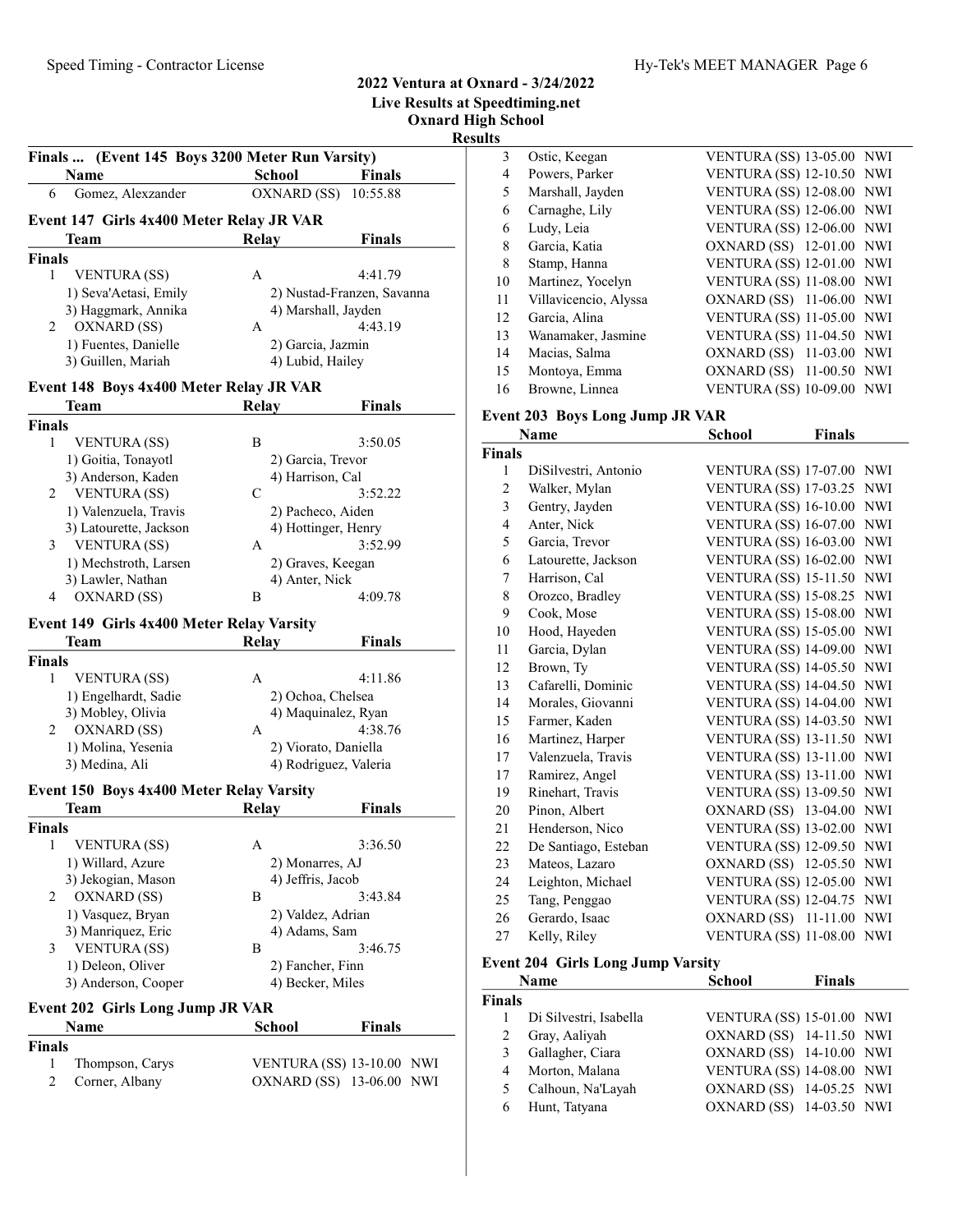Live Results at Speedtiming.net

Oxnard High School

Results

6 Yamul, Kristan OXNARD (SS) J4-02.00 Finals ... (Event 204 Girls Long Jump Varsity) L

|     | <b>Name</b>              | School | <b>Finals</b>                    |
|-----|--------------------------|--------|----------------------------------|
|     | 7 Hebert- Ally, Samantha |        | OXNARD (SS) 13-11.50 NWI         |
| 8.  | Yamul, Kristan           |        | OXNARD (SS) 13-07.50 NWI         |
| 9   | Jones, Akira             |        | OXNARD (SS) 13-07.00 NWI         |
| 10  | Campos, Athena           |        | OXNARD (SS) 13-06.00 NWI         |
| 11. | Fancher, Molly           |        | <b>VENTURA (SS) 12-09.00 NWI</b> |

#### Event 205 Boys Long Jump Varsity

|               | Name                | <b>School</b>                    | <b>Finals</b> |            |
|---------------|---------------------|----------------------------------|---------------|------------|
| <b>Finals</b> |                     |                                  |               |            |
| 1             | Marzette, Caleb     | OXNARD (SS) 20-00.75 NWI         |               |            |
| 2             | Harris, Camren      | OXNARD (SS) 20-00.50 NWI         |               |            |
| 3             | Arndt, Makanalani   | <b>VENTURA (SS) 19-09.00 NWI</b> |               |            |
| 4             | Jeffris, Jacob      | <b>VENTURA (SS) 19-03.00 NWI</b> |               |            |
| 5             | Monarres, AJ        | <b>VENTURA (SS) 19-02.00</b>     |               | NWI        |
| 6             | Maples, Luke        | <b>VENTURA (SS) 18-03.00</b>     |               | <b>NWI</b> |
| 7             | Becker, Miles       | <b>VENTURA (SS) 18-01.00</b>     |               | <b>NWI</b> |
| 8             | Auster, Jake        | <b>VENTURA (SS) 17-10.00 NWI</b> |               |            |
| 9             | Contreras, Aiden    | OXNARD (SS) 17-09.00 NWI         |               |            |
| 10            | Hawley, Jack        | <b>VENTURA (SS) 17-03.00 NWI</b> |               |            |
| 11            | Pena, Joseph        | VENTURA (SS) 17-01.50 NWI        |               |            |
| 12            | Dahm, Nash          | VENTURA (SS) 16-07.00 NWI        |               |            |
| 13            | Aguilera, Luis      | OXNARD (SS) 15-08.25 NWI         |               |            |
| 14            | Velasquez, Dominick | OXNARD (SS) 15-01.25 NWI         |               |            |
| 15            | Giron, Aaron        | OXNARD (SS) 14-11.25 NWI         |               |            |

#### Event 207 Girls High Jump JR VAR

| Name                                   | <b>School</b>          | <b>Finals</b> |
|----------------------------------------|------------------------|---------------|
| Finals                                 |                        |               |
| Dalzell, Izzy<br>1                     | VENTURA $(SS)$ 4-02.00 |               |
| <b>Event 208 Boys High Jump JR VAR</b> |                        |               |
| Name                                   | <b>School</b>          | Finals        |

| Finals |                    |                      |             |
|--------|--------------------|----------------------|-------------|
| 1      | Valenzuela, Travis | <b>VENTURA</b> (SS)  | $5-02.00$   |
|        | Tinoco, Nicholas   | OXNARD (SS)          | $5 - 02.00$ |
| 3      | Rose, Jack         | <b>VENTURA</b> (SS)  | 5-00.00     |
| 3      | Carnaghe, Luke     | <b>VENTURA</b> (SS)  | $5 - 00.00$ |
| 5      | Lawler, Nathan     | VENTURA (SS)         | $4 - 10.00$ |
| 5      | Farmer, Kaden      | <b>VENTURA (SS)</b>  | $4 - 10.00$ |
| 5      | Edmondson, Andrew  | <b>VENTURA (SS)</b>  | $4 - 10.00$ |
| 5      | Anter, Nick        | VENTURA (SS) 4-10.00 |             |
| 9      | Gomez, Justin      | OXNARD (SS)          | 4-08.00     |
| 9      | Shakur, Kymani     | <b>VENTURA (SS)</b>  | 4-08.00     |
|        | Hargett, Kai       | <b>VENTURA</b> (SS)  | 4-06.00     |

## Event 209 Girls High Jump Varsity

|               | <b>Name</b>         | <b>School</b>                | <b>Finals</b> |  |
|---------------|---------------------|------------------------------|---------------|--|
| <b>Finals</b> |                     |                              |               |  |
|               | Ramos, Isabella     | VENTURA (SS) J4-08.00        |               |  |
| 2             | Mendez, Ryan        | VENTURA (SS) J4-06.00        |               |  |
| 2             | Fakrogha, Valentina | <b>VENTURA (SS) J4-06.00</b> |               |  |
| 4             | Gallagher, Ciara    | OXNARD (SS) J4-06.00         |               |  |
| 5             | Campos, Athena      | OXNARD (SS) J4-04.00         |               |  |
|               |                     |                              |               |  |

| 7             | Davis, Kayla                            | OXNARD (SS) J4-00.00 |               |
|---------------|-----------------------------------------|----------------------|---------------|
|               | <b>Event 210 Boys High Jump Varsity</b> |                      |               |
|               | Name                                    | <b>School</b>        | <b>Finals</b> |
| <b>Finals</b> |                                         |                      |               |
| 1             | Fancher, Finn                           | VENTURA (SS)         | 5-08.00       |
| 2             | Genkel, Liam                            | VENTURA (SS)         | 5-06.00       |
| 2             | Becker, Miles                           | VENTURA (SS)         | 5-06.00       |
| 4             | Pirtle, Chris                           | OXNARD (SS)          | 5-04.00       |
|               | Event 212 Girls Triple Jump JR VAR      |                      |               |
|               | Name                                    | School               | <b>Finals</b> |
| <b>Finals</b> |                                         |                      |               |

| 1 Ricasata, Lauren | VENTURA (SS) 27-11.00 NWI |  |
|--------------------|---------------------------|--|
| 2 Mejia, Elizabeth | OXNARD (SS) 27-03.75 NWI  |  |
| 3 Ostic, Keegan    | VENTURA (SS) 26-06.50 NWI |  |
| 4 Stamp, Hanna     | VENTURA (SS) 24-06.50 NWI |  |

## Event 213 Boys Triple Jump JR VAR

|               | Name                 | <b>School</b>             | <b>Finals</b> |  |
|---------------|----------------------|---------------------------|---------------|--|
| <b>Finals</b> |                      |                           |               |  |
|               | DiSilvestri, Antonio | VENTURA (SS) 37-00.75 NWI |               |  |
| 2             | Latourette, Jackson  | VENTURA (SS) 36-06.00 NWI |               |  |
| 3             | Leighton, Michael    | VENTURA (SS) 33-01.00 NWI |               |  |
| 4             | Cook, Mose           | VENTURA (SS) 31-09.00 NWI |               |  |
| 5             | Hood, Hayeden        | VENTURA (SS) 30-09.00 NWI |               |  |
| 6             | Kelly, Riley         | VENTURA (SS) 30-07.75 NWI |               |  |
| 7             | Orozco, Bradley      | VENTURA (SS) 30-02.00 NWI |               |  |
| 8             | Ramirez, Angel       | VENTURA (SS) 29-02.50 NWI |               |  |
| 9             | Tang, Penggao        | VENTURA (SS) 25-11.00 NWI |               |  |

## Event 214 Girls Triple Jump Varsity

|               | Name                   | <b>School</b> | <b>Finals</b>             |
|---------------|------------------------|---------------|---------------------------|
| <b>Finals</b> |                        |               |                           |
|               | Di Silvestri, Isabella |               | VENTURA (SS) 33-05.50 NWI |
| 2             | Hunt, Tatyana          |               | OXNARD (SS) 32-03.00 NWI  |
| 3             | Hebert-Ally, Samantha  |               | OXNARD (SS) 31-08.00 NWI  |
| 4             | Morton, Malana         |               | VENTURA (SS) 30-10.50 NWI |
| 5             | Fancher, Molly         |               | VENTURA (SS) 29-06.50 NWI |
| 6             | Davis, Kayla           |               | OXNARD (SS) 28-05.00 NWI  |

### Event 215 Boys Triple Jump Varsity

|               | Name                                   | <b>School</b>                    | <b>Finals</b> |  |
|---------------|----------------------------------------|----------------------------------|---------------|--|
| <b>Finals</b> |                                        |                                  |               |  |
|               | Fancher, Finn                          | <b>VENTURA (SS) 35-09.00 NWI</b> |               |  |
| 2             | Dahm, Nash                             | VENTURA (SS) 35-05.75 NWI        |               |  |
| 3             | Vo, Caleb                              | OXNARD (SS) 35-01.75 NWI         |               |  |
| 4             | Pena, Joseph                           | VENTURA (SS) 34-11.00 NWI        |               |  |
| 5             | Giron, Aaron                           | OXNARD (SS) 32-07.75 NWI         |               |  |
| 6             | Bell, Roman                            | OXNARD (SS) 32-05.50 NWI         |               |  |
|               | <b>Event 217 Girls Shot Put JR VAR</b> |                                  |               |  |
|               | Name                                   | School                           | <b>Finals</b> |  |

| wann          | pengui               | т пинэ |
|---------------|----------------------|--------|
| <b>Finals</b> |                      |        |
| Diaz, Shiloh  | OXNARD (SS) 28-09.75 |        |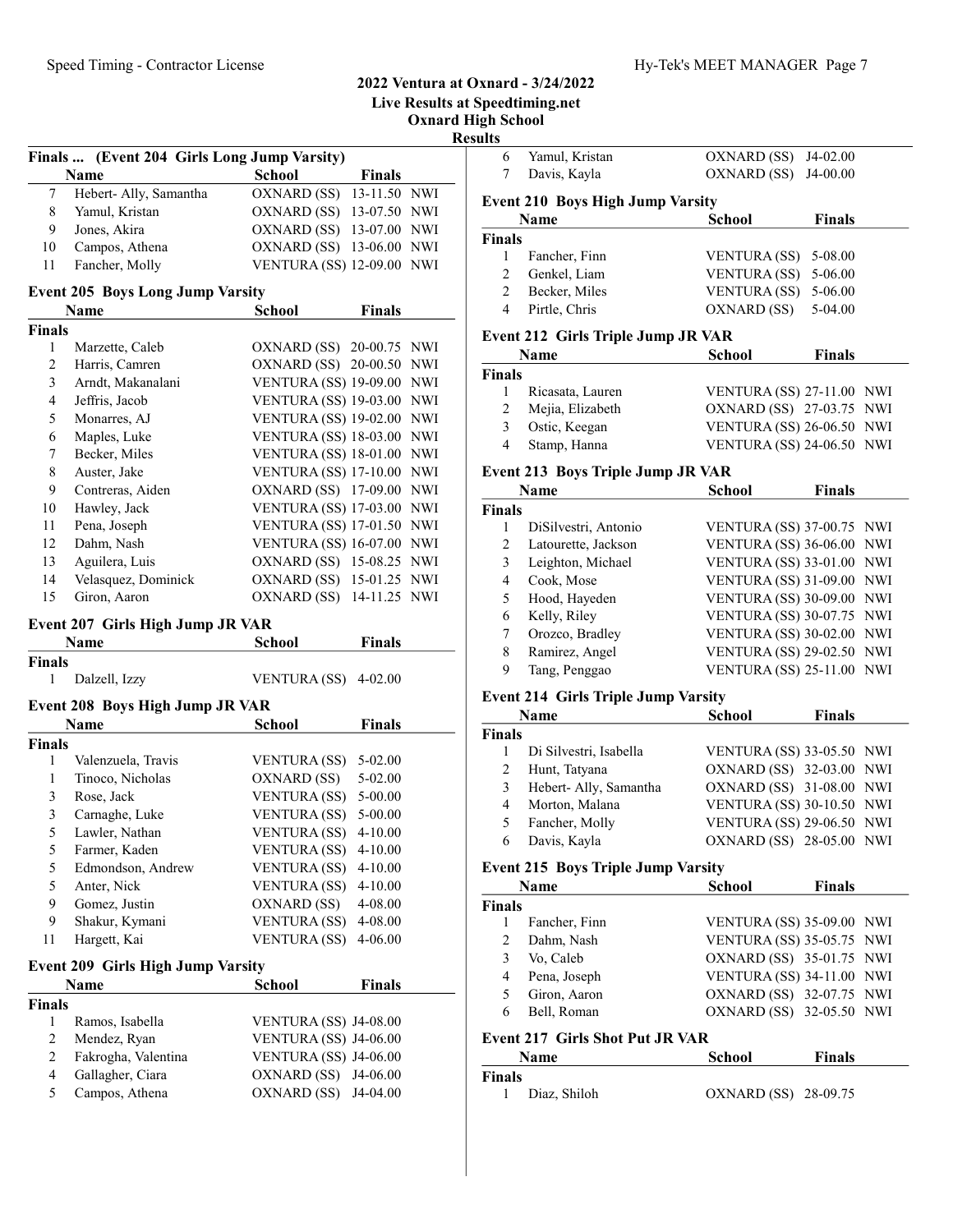## Live Results at Speedtiming.net Oxnard High School

Results

|    |                                           |                              | л      |
|----|-------------------------------------------|------------------------------|--------|
|    | Finals  (Event 217 Girls Shot Put JR VAR) |                              |        |
|    | Name                                      | School                       | Finals |
| 2  | Raymond, Daphne                           | <b>VENTURA (SS) 27-02.00</b> |        |
| 3  | Lazenby, Eirely                           | <b>VENTURA (SS) 26-08.50</b> |        |
| 4  | Davila, Leilani                           | OXNARD (SS) 26-04.75         |        |
| 5  | Kinchlow, Jazmin                          | <b>VENTURA (SS) 24-03.75</b> |        |
| 6  | Withers, Gwendolyn                        | <b>VENTURA (SS) 23-11.75</b> |        |
| 7  | Stamp, Eva                                | <b>VENTURA (SS) 23-11.50</b> |        |
| 8  | Solis, Lizeth                             | OXNARD (SS) 23-03.50         |        |
| 9  | Sanchez, Monserrat                        | OXNARD (SS) 22-09.50         |        |
| 10 | Sanchez, Emma                             | OXNARD (SS) 22-07.00         |        |
| 11 | Lopez, Julianna                           | OXNARD (SS) 22-02.25         |        |
| 12 | Loffelmann, Alyssa                        | <b>VENTURA (SS) 19-11.50</b> |        |
| 13 | Ramirez, Isabella                         | <b>VENTURA (SS) 19-11.00</b> |        |
| 14 | Resendiz, Felicity                        | OXNARD (SS) 19-09.50         |        |
| 15 | Cruz. Fernanda                            | OXNARD (SS) 14-08.00         |        |

## Event 218 Boys Shot Put JR VAR

|               | Name               | School                       | <b>Finals</b> |
|---------------|--------------------|------------------------------|---------------|
| <b>Finals</b> |                    |                              |               |
| 1             | Bonn, Kenneth      | <b>VENTURA (SS) 39-09.25</b> |               |
| 1             | Baffa, Jack        | <b>VENTURA (SS) 39-09.25</b> |               |
| 3             | Burleigh, Scott    | OXNARD (SS) 38-10.00         |               |
| 4             | Cade, Callaway     | <b>VENTURA (SS) 37-04.00</b> |               |
| 5             | Smith, Daniel      | OXNARD (SS) 36-01.50         |               |
| 6             | Riehle, Devin      | <b>VENTURA (SS) 35-06.00</b> |               |
| 7             | Thomas, Caydon     | <b>VENTURA (SS) 35-01.50</b> |               |
| 8             | Galvan, Chris      | OXNARD (SS) 34-08.25         |               |
| 9             | Garman, Jake       | <b>VENTURA (SS) 33-09.50</b> |               |
| 10            | Hanson, Parker     | <b>VENTURA (SS) 32-07.00</b> |               |
| 11            | Mills, Aiden       | <b>VENTURA (SS) 32-06.75</b> |               |
| 12            | Pinckard, Bradley  | <b>VENTURA (SS) 32-03.75</b> |               |
| 13            | Montague, Strummer | OXNARD (SS) 31-04.00         |               |
| 14            | Umu, Thomas        | OXNARD (SS) 27-11.00         |               |
| 15            | Ramos, Andrew      | OXNARD (SS) 23-03.50         |               |

## Event 219 Girls Shot Put Varsity

|        | Name              | <b>School</b>                | <b>Finals</b> |  |
|--------|-------------------|------------------------------|---------------|--|
| Finals |                   |                              |               |  |
|        | Santana, Angelina | OXNARD (SS) 33-10.50         |               |  |
| 2      | Espinoza, Aaliyah | OXNARD (SS) 32-05.50         |               |  |
| 3      | Vertuchci, Livia  | <b>VENTURA (SS) 31-02.50</b> |               |  |
| 4      | Anestos, Ellie    | <b>VENTURA (SS) 29-11.00</b> |               |  |
|        | Hill, Seasun      | OXNARD (SS) 29-07.50         |               |  |
| 6      | Martinez, Luisa   | OXNARD (SS) 29-01.00         |               |  |

#### Event 220 Boys Shot Put Varsity

|               | <b>Name</b>       | <b>School</b>                | <b>Finals</b> |
|---------------|-------------------|------------------------------|---------------|
| <b>Finals</b> |                   |                              |               |
|               | MuroMurillo, Erik | <b>VENTURA (SS) 50-02.00</b> |               |
| 2             | Raymond, Tobius   | <b>VENTURA (SS) 46-10.00</b> |               |
| 3             | Schrader, Wyatt   | <b>VENTURA (SS) 43-10.25</b> |               |
| 4             | Hughes, Ian       | <b>VENTURA (SS) 43-05.50</b> |               |
| 5             | Adam, Alfred      | OXNARD (SS) 39-09.00         |               |
| 6             | Morales, Jorge    | OXNARD (SS) 36-08.00         |               |

| 7              | Aguilera, Luis                             | OXNARD (SS)          | 35-04.00      |
|----------------|--------------------------------------------|----------------------|---------------|
| 8              | Padilla, Isaiah                            | OXNARD (SS) 34-04.25 |               |
| 9              | Lopez, Daniel                              | OXNARD (SS) 33-10.00 |               |
|                | <b>Event 222 Girls Discus Throw JR VAR</b> |                      |               |
|                | Name                                       | School               | <b>Finals</b> |
| Finals         |                                            |                      |               |
| 1              | Kinchlow, Jazmin                           | VENTURA (SS)         | 74-07         |
| 2              | Solis, Lizeth                              | OXNARD (SS)          | 71-07         |
| 3              | Lopez, Julianna                            | OXNARD (SS)          | $71-04$       |
| $\overline{4}$ | Raymond, Daphne                            | VENTURA (SS)         | 69-08         |
| 5              | Diaz, Shiloh                               | OXNARD (SS)          | 68-07         |
| 6              | Davila, Leilani                            | OXNARD (SS)          | $67 - 10$     |
| 7              | Loffelmann, Alyssa                         | VENTURA (SS)         | 65-09         |
| 8              | Withers, Gwendolyn                         | VENTURA (SS)         | 64-04         |
| 9              | Ramirez, Isabella                          | VENTURA (SS)         | 62-07         |
| 10             | Resendiz, Felicity                         | OXNARD (SS)          | 60-03         |
| 11             | Sanchez, Emma                              | OXNARD (SS)          | 58-08         |
| 12             | Lazenby, Eirely                            | VENTURA (SS)         | 57-06         |
| 13             | Drury, Savannah                            | VENTURA (SS)         | 55-02         |
| 14             | Stamp, Eva                                 | VENTURA (SS)         | 54-08         |
| 15             | Sanchez, Monserrat                         | OXNARD (SS)          | 54-07         |
| 16             | Cruz, Fernanda                             | OXNARD (SS)          | $36 - 06$     |
|                | <b>Event 223 Boys Discus Throw JR VAR</b>  |                      |               |

|               | Name               | <b>School</b>       | <b>Finals</b> |  |
|---------------|--------------------|---------------------|---------------|--|
| <b>Finals</b> |                    |                     |               |  |
| 1             | Garman, Jake       | <b>VENTURA</b> (SS) | $104-10$      |  |
| 2             | Thomas, Caydon     | <b>VENTURA</b> (SS) | 102-02        |  |
| 3             | Bonn, Kenneth      | <b>VENTURA</b> (SS) | $101 - 10$    |  |
| 4             | Galvan, Chris      | OXNARD (SS)         | 97-08         |  |
| 5             | Baffa, Jack        | <b>VENTURA</b> (SS) | 85-07         |  |
| 6             | Montague, Strummer | OXNARD (SS)         | 83-00         |  |
| 7             | Mills, Aiden       | <b>VENTURA (SS)</b> | 81-08         |  |
| 8             | Umu, Thomas        | OXNARD (SS)         | 79-06         |  |
| 9             | Smith, Daniel      | OXNARD (SS)         | 78-10         |  |
| 10            | Hanson, Parker     | <b>VENTURA</b> (SS) | 78-06         |  |
| 11            | Cade, Callaway     | <b>VENTURA</b> (SS) | 76-09         |  |
| 12            | Burleigh, Scott    | OXNARD (SS)         | 73-07         |  |
| 13            | Pinckard, Bradley  | <b>VENTURA</b> (SS) | 72-04         |  |
| 14            | Riehle, Devin      | <b>VENTURA (SS)</b> | 61-09         |  |
| 15            | Ramos, Andrew      | OXNARD (SS)         | $52 - 11$     |  |

## Event 224 Girls Discus Throw Varsity

|               | Name              | <b>School</b>       | <b>Finals</b> |
|---------------|-------------------|---------------------|---------------|
| <b>Finals</b> |                   |                     |               |
|               | Espinoza, Aaliyah | OXNARD (SS)         | 104-04        |
| 2             | Vertuchci, Livia  | <b>VENTURA (SS)</b> | 99-11         |
| 3             | Santana, Angelina | OXNARD (SS)         | 89-02         |
| 4             | Hill, Seasun      | OXNARD (SS)         | 85-07         |
| 5             | Anestos, Ellie    | <b>VENTURA (SS)</b> | 81-02         |
| 6             | Martinez, Luisa   | OXNARD (SS)         | $77-10$       |